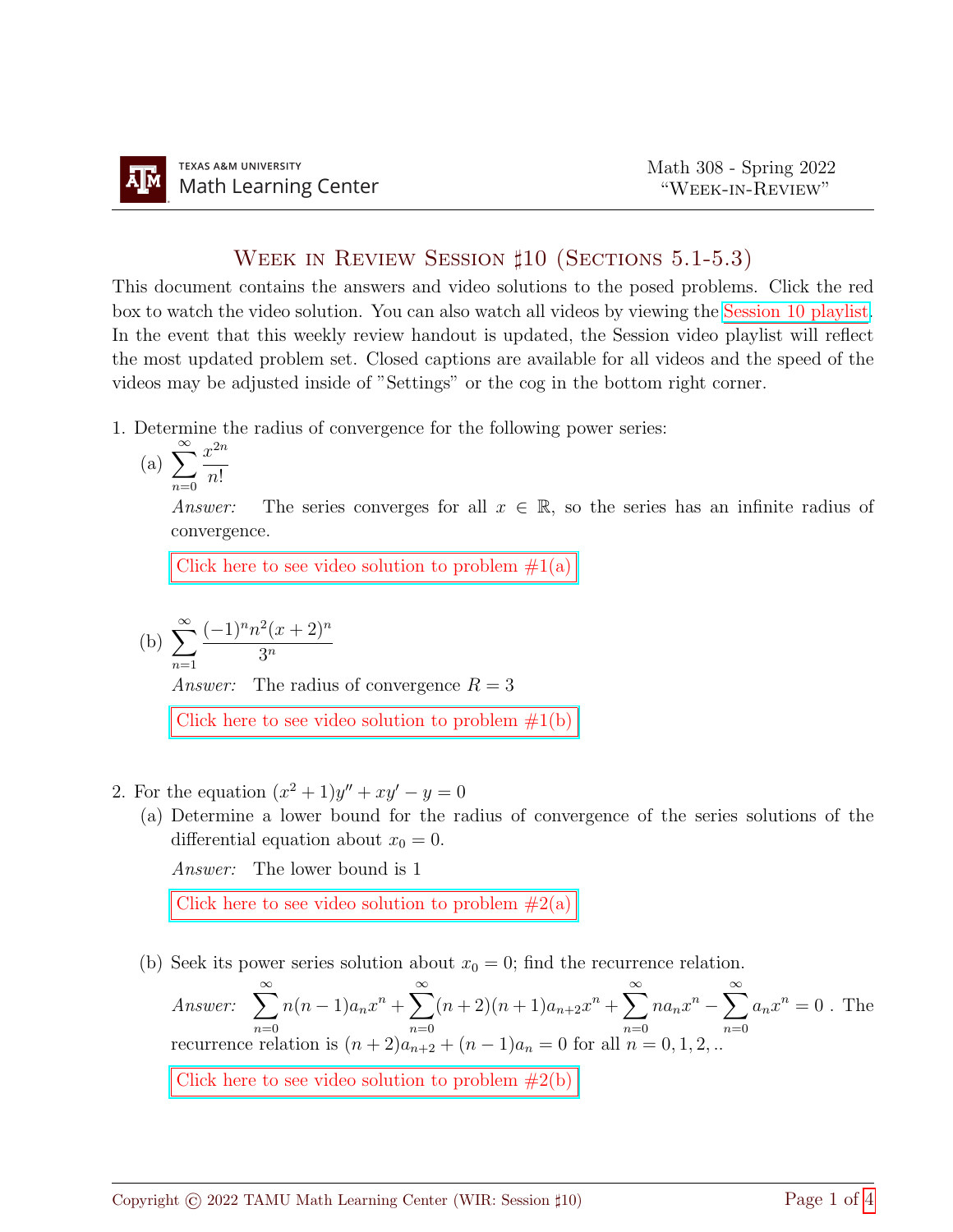- (c) Find the general term of each solution  $y_1(x)$  and  $y_2(x)$ . Answer:  $y_1 = 1 + \sum_{n=1}^{\infty}$  $k=1$  $(-1)^{k-1} \frac{(2k-3)!!}{(2k)!}$  $\frac{k-3}{(2k)!}x^{2k}$  where  $(-1)! = 1$ ,  $y_2 = x$ Click here to see video solution to problem  $#2(c)$
- (d) Find the first four terms in each of two solutions  $y_1$  and  $y_2$ . Show that  $W[y_1, y_2](0) \neq 0$ . Answer:  $y_1 = 1 +$ 1 2  $x^2 - \frac{1}{(2)}$  $\frac{1}{(2)(4)}x^4 + \frac{3(1)}{(2)(4)}$  $\frac{G(1)}{(2)(4)(6)}x^6 - ...$  and  $y_2 = x$

$$
W[y_1, y_2](0) = \begin{vmatrix} 1 & 0 \\ 0 & 1 \end{vmatrix} = 1
$$

Click here to see video solution to problem  $#2(d)$ 

- 3. For the equation  $(x^2 + 1)y'' 6y = 0$ 
	- (a) Determine a lower bound for the radius of convergence of the series solutions of the differential equation about  $x_0 = 0$ .

Answer: The lower bound is 1

Click here to see video solution to problem  $#3(a)$ 

(b) Seek its power series solution about  $x_0 = 0$ ; find the recurrence relation.

Answer:  $\sum_{n=1}^{\infty}$  $n=0$  $n(n-1)a_nx^n + \sum_{n=1}^{\infty}$  $n=0$  $(n+2)(n+1)a_{n+2}x^{n} - \sum_{n=0}^{\infty}$  $n=0$  $6a_nx^n=0$ . The recurrence relation is  $a_{n+2} =$  $n-3$  $\frac{n}{n+1}a_n$  for all  $n = 0, 1, 2, ...$ Click here to see video solution to problem  $#3(b)$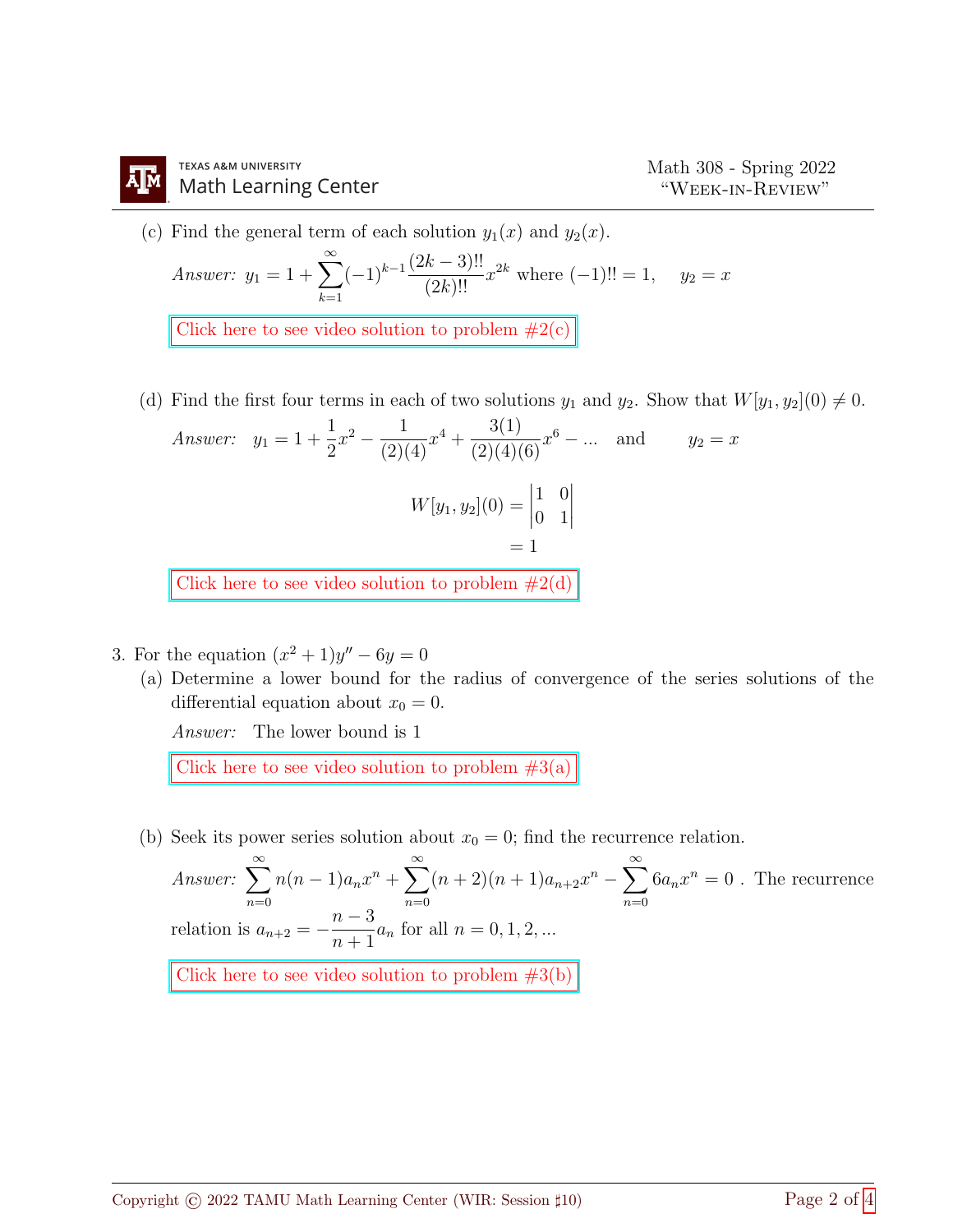(c) Find the general term of each solution  $y_1(x)$  and  $y_2(x)$ .

Answer: 
$$
y_1 = 1 + 3x^2 + x^4 + \sum_{k=3}^{\infty} \frac{3(-1)^k}{(2k-1)(2k-3)} x^{2k}
$$
,  $y_2 = x + x^3$ 

Click here to see video solution to problem  $#3(c)$ 

Video errata: At the 41:18 mark, we should have that  $\sum_{n=0}^{\infty}$  $_{k=0}$  $a_{2k+1}x^{2k+1} = a_1(x+x^3)$ . At the 44:01 mark, we should have that  $\sum^{\infty}_{n=1}$  $_{k=0}$  $a_{2k}x^{2k} = a_0$  $\sqrt{ }$  $1 + 3x^2 + x^4 + \sum_{n=1}^{\infty}$  $_{k=3}$  $3(-1)^k$  $\frac{3(-1)^k}{(2k-1)(2k-3)}x^{2k}$ . This has been digitally added in the video.

(d) Find the first four terms in each of two solutions  $y_1$  and  $y_2$ . Show that  $W[y_1, y_2](0) \neq 0$ . Answer:  $y_1 = 1 + 3x^2 + x^4 - \frac{1}{5}$ 5  $x^6 + \dots$   $y_2 = x + x^3$ 

$$
W[y_1, y_2](0) = \begin{vmatrix} 1 & 0 \\ 0 & 1 \end{vmatrix} = 1
$$

Click here to see video solution to problem  $#3(d)$